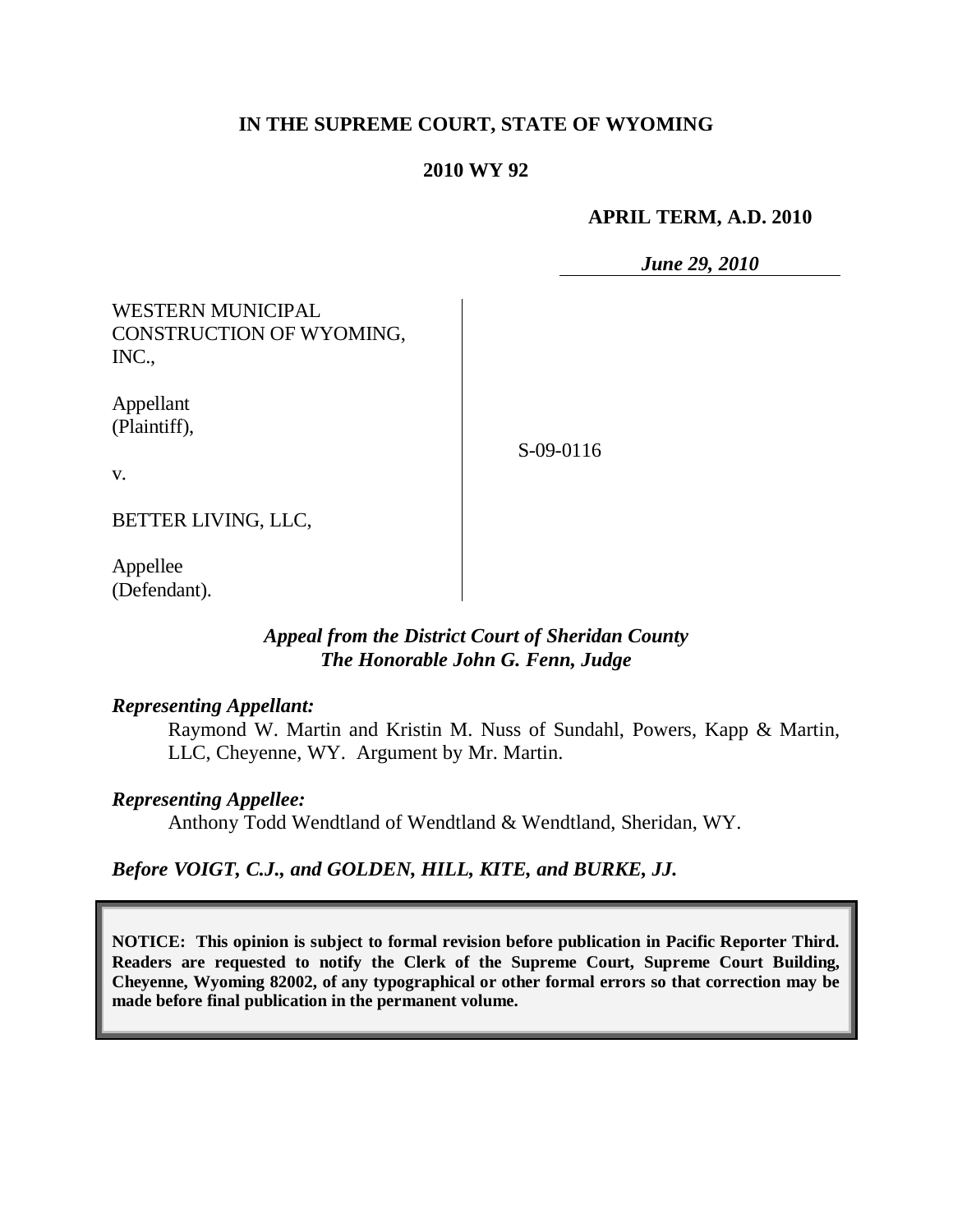**HILL,** Justice.

[¶1] Appellant, Western Municipal Construction (Western), challenges the district court's order granting summary judgment in favor of the Appellee, Better Living, LLC (Better Living). We will reverse and remand for entry of summary judgment in favor of Western.

### **ISSUE**

[¶2] Western states this issue:

Did the district court improperly grant summary judgment for [Better Living] by failing to review the Settlement Agreement and improperly superimposing the Project Contract's dispute procedures?

Better Living restates the issue thus:

Did the trial court properly grant Better Living's motion to dismiss Western's complaint for declaratory judgment based on Western's undisputed failure to comply with an express condition precedent in the parties' contract?

# **FACTS AND PROCEEDINGS**

[¶3] This appeal arises out of the dismissal of a Complaint for Declaratory Judgment. That complaint sought to declare the parties' rights under a settlement agreement resulting from a mediated dispute concerning a construction contract. Western is a Wyoming corporation which was the contractor for a residential infrastructure construction project in Sheridan. Better Living is a Wyoming LLC which was the owner of the project. A dispute arose concerning two items: (1) the amount of liquidated damages, for which Better Living had assessed a \$345,000.00 deduction against the \$1.4 million contract price, and (2) the amount due under a "Force Account" bid item. The parties agreed to mediate that dispute and eventually they reached a settlement agreement.

[¶4] On December 3, 2008, Western filed a Complaint for Declaratory Judgment asking the district court to review the parties' Settlement Agreement and enter an order enforcing the unambiguous language of that agreement to the effect that Better Living owed Western \$250,000.00 as full and complete compensation for any and all amounts owed on the project. Western also asked that it be awarded its fees and costs for bringing this action, as provided for in the contract between the parties. Both parties filed motions for summary judgment. On May 1, 2009, the district court entered summary judgment in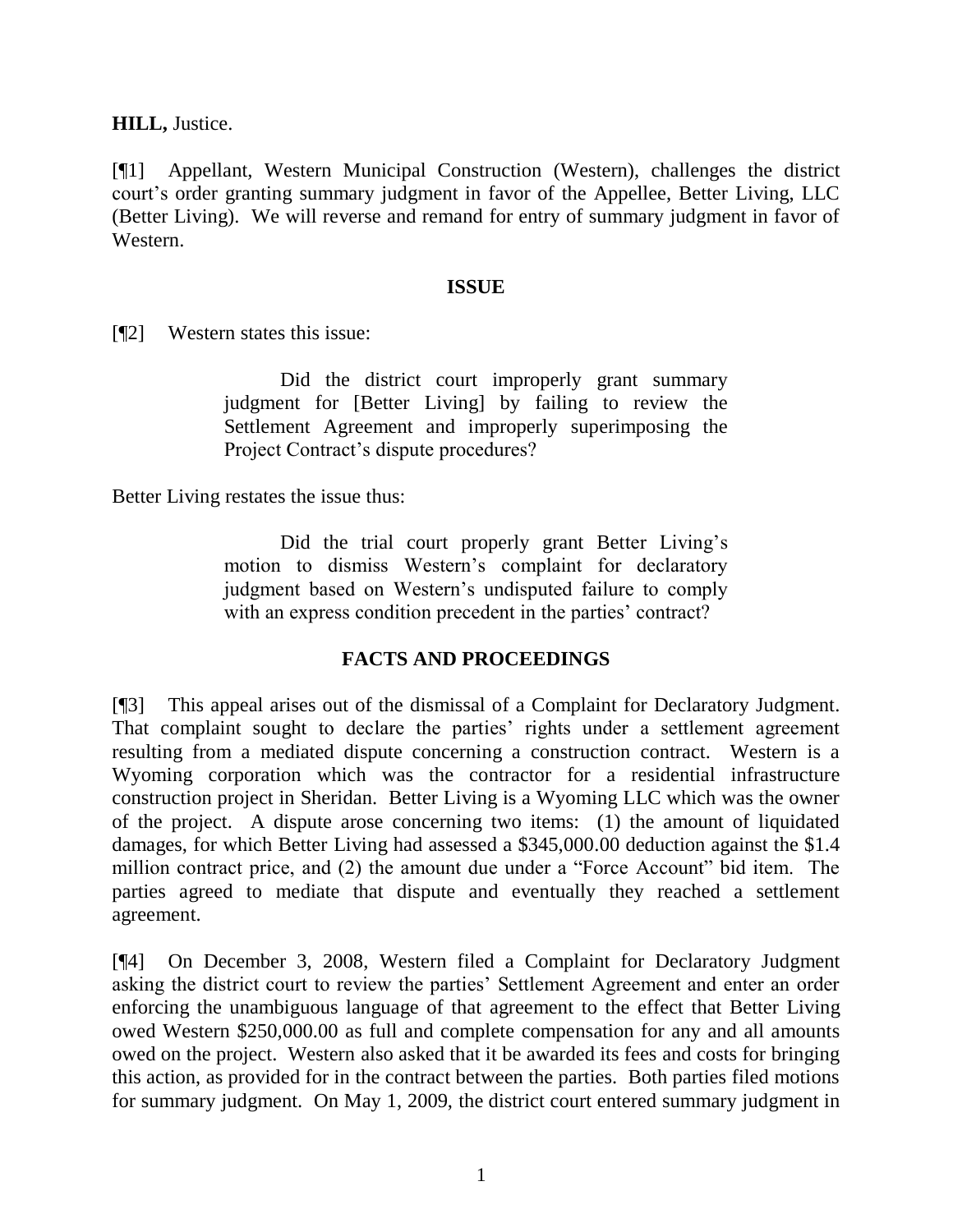favor of Better Living on the bases set out in its Decision Letter filed of record on April 14, 2009.

[¶5] Prior to these proceedings, the parties had submitted the disputes between them to a mediator for resolution. The results of that mediation were memorialized in this agreement which was executed on September 29, 2008:

# **SKEELS ST/POPLAR GROVE PHASE I STREET AND UTILITY PROJECT CONTRACT AMENDMENT TO SETTLE DISPUTES REGARDING LIQUIDATED DAMAGES CLAIMS AND FORCE ACCOUNT BID ITEM**

WHEREAS, the Parties, Better Living, LLC ("Owner") and Western Municipal Construction of Wyoming, Inc. ("Contractor") mutually desire to resolve their legal and equitable disputes arising under the above referenced Contract in the most timely and cost effective manner available to them; and

WHEREAS, the parties have participated in mediation in Casper, Wyoming, with their respective legal counsel and mediator Mark Gifford, Esq.; and

WHEREAS, the parties have agreed through mediation to settle their existing disagreements concerning amounts to be paid by Owner to Contractor under paragraph 3.2 of the June 11, 2007 Agreement for the Project and otherwise under the Project contract documents and concerning Project bid item #145 on Schedule G of the Alternate 1 Project Contract Bid package and otherwise under the Project contract documents; and

WHEREAS, the parties desire to resolve these two items of dispute under the existing Project contract documents only as set forth herein and to otherwise go forward pursuant to the existing Project contract without any other amendments thereto.

WHEREFORE, IT IS HEREBY AGREED AS FOLLOWS:

1. Owner agrees to pay Contractor a final amount of \$250,000.00 as full and complete compensation for any and all amounts owed to Contractor for work performed on the Project, including without limitation retainage and bid item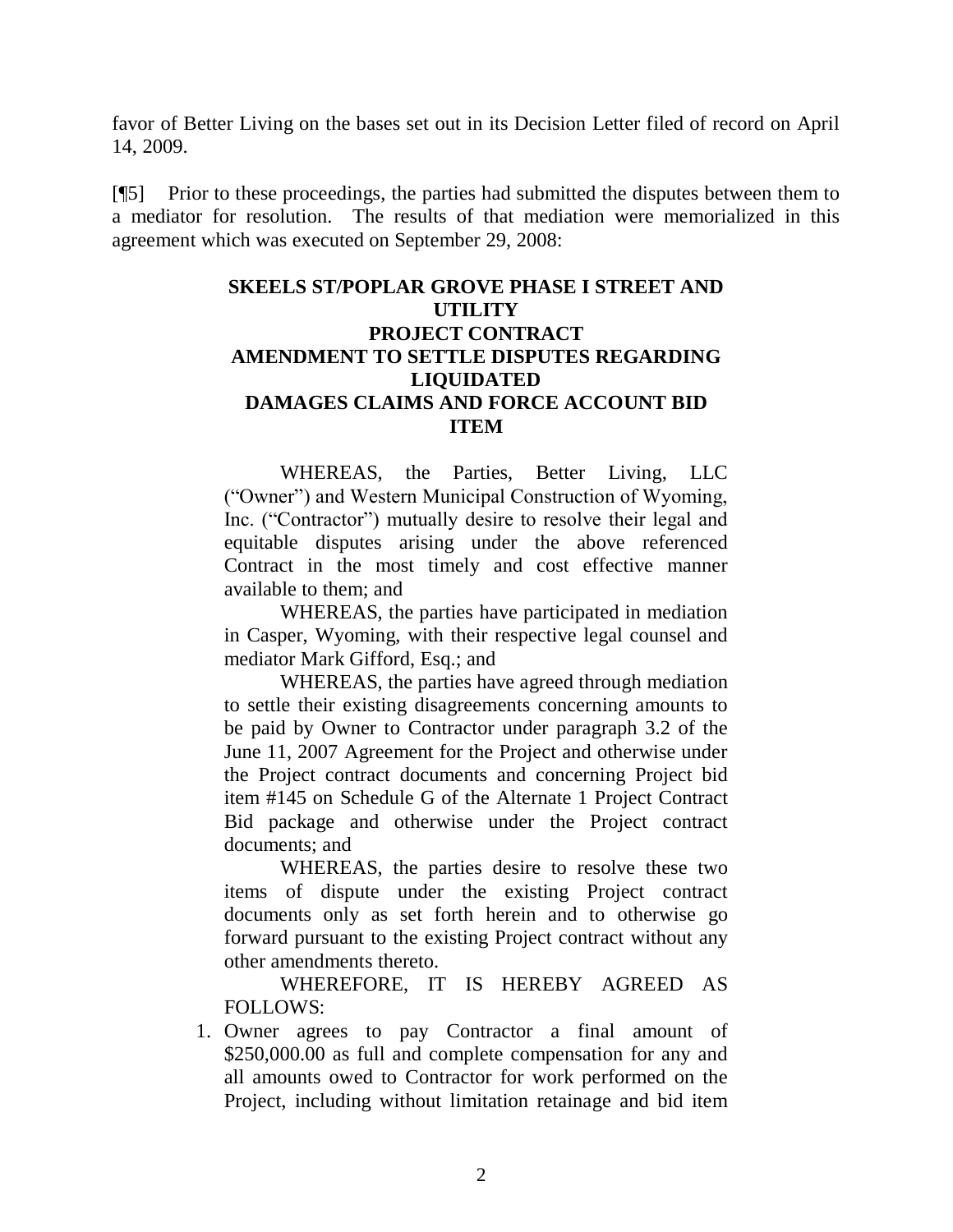amounts including Schedule G, Bid item #145 "Force Account" work. Contractor expressly agrees to accept said amount as the proper and agreed full and final amount owed by Owner to Contractor for all "Force Account" work and materials. Contractor hereby expressly releases Owner from claims to any other or further claims concerning any "Force Account" work and materials and expressly waives and releases any claims, liens, or any similar claims against Owner or any Project property or improvements concerning liquidated damages payments or credits for delay in completion of the Project pursuant to paragraph 3.2 of the June 11, 2007 Agreement for the Project and otherwise under the Project contract documents.

- 2. It shall be an express condition precedent to the effectiveness and enforceability of the compromise promises set forth in paragraph 1 above that the Contractor shall cooperate in good faith with the Owner and HKM Engineering, Inc., to complete all punch list work on the Project on or before October 14, 2008 and shall otherwise comply with the Project contract requirements concerning the proper and timely application for Final Payment. If the Contractor does not complete all punch list work and submit timely, complete, proper, and fully executed Final Payment application paperwork pursuant to the Project contract, on or before October 14, 2008, then liquidated damages shall accrue at the rate of \$600.00 per day as provided in the Project contract documents. Contractor will stipulate to the entry of judgment in favor of Owner and against Contractor for such liquidated damages accrual.
- 3. The parties' existing June 11, 2007 Project Contract shall otherwise remain in full force and effect. This agreement does not constitute any amendment of any terms in the parties' existing Project Contract other than those expressly set forth in paragraphs 1 and 2 above.
- 4. This agreement shall not constitute any release or waiver of any kind by any party of any rights or claims arising out of the Project Contract or the Project other than those expressly set forth in paragraphs 1 and 2 above.
- 5. All parties executing this agreement do so knowingly, voluntarily, and with the full advice of counsel. This agreement shall be governed by the laws of the State of Wyoming in all respects.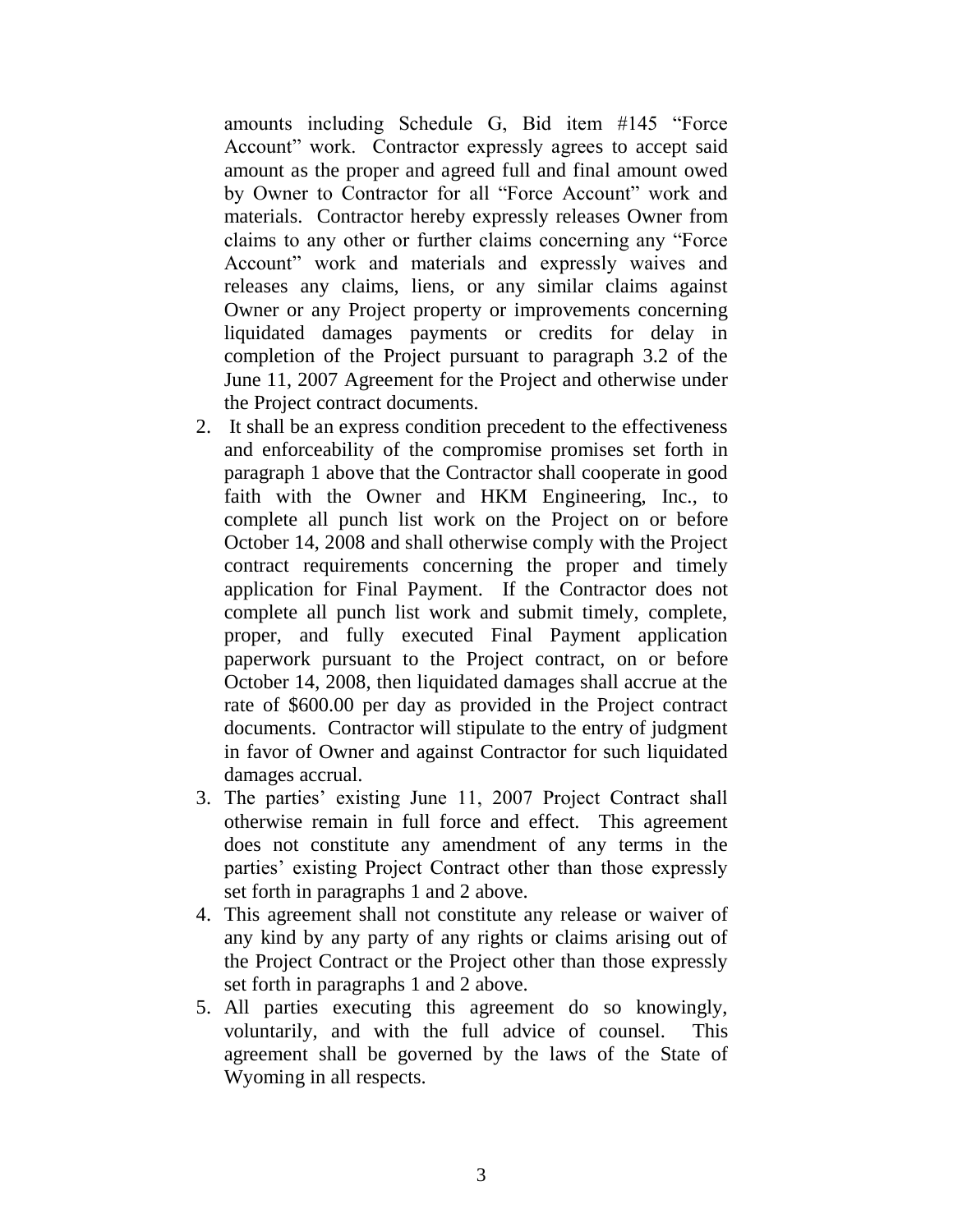6. This agreement shall be binding upon and shall inure to the benefit of the respect assigns, successors, heirs, agents, employees, officers and members of the parties.

[¶6] The record is not clear as to the date that Western submitted its request for the final payment, but it is not disputed that it was submitted before October 14, 2008. Indeed, it had to have been submitted before October 14, 2008, because it is also undisputed that HKM Engineering, Inc., sent out a "Memorandum" to both Western and Better Living on October 6, 2008, containing these very limited bits of information. The reference line of the memo informs us that its subject is "Poplar Grove/Skeels Street Force Account, Pay Request #5, Final Completion":

> Enclosed please find a New Periodic Application for Progress Payment to Contractor form for Pay Request #5. This Pay Request reflects the discussions and agreement from the September 29, 2008 mediation hearing. Please replace the pay request #5 and Final Change Order submitted on August 29, with this pay request.

> Also, I have revised the Final Change Order for this project to include the adjustment in the Force Account amount as well as releasing \$107,683.73 of liquidated damages to give a total final payment including all retainage of \$250,000.00. Once the Final Change Order is signed and other required Final Completion documentation is received, we can proceed with Final Completion and issue Final Payment for this project.

> We have also in good faith started the required advertisement for this project as soon as possible. The attached advertisement document was first published Saturday, October 4, and if all Contract requirements are met, states a final payment date of November  $14<sup>th</sup>$ , 2008.

> Please contact me if you have any questions with this final pay request and change order, or any of the other documentation required for Final Completion.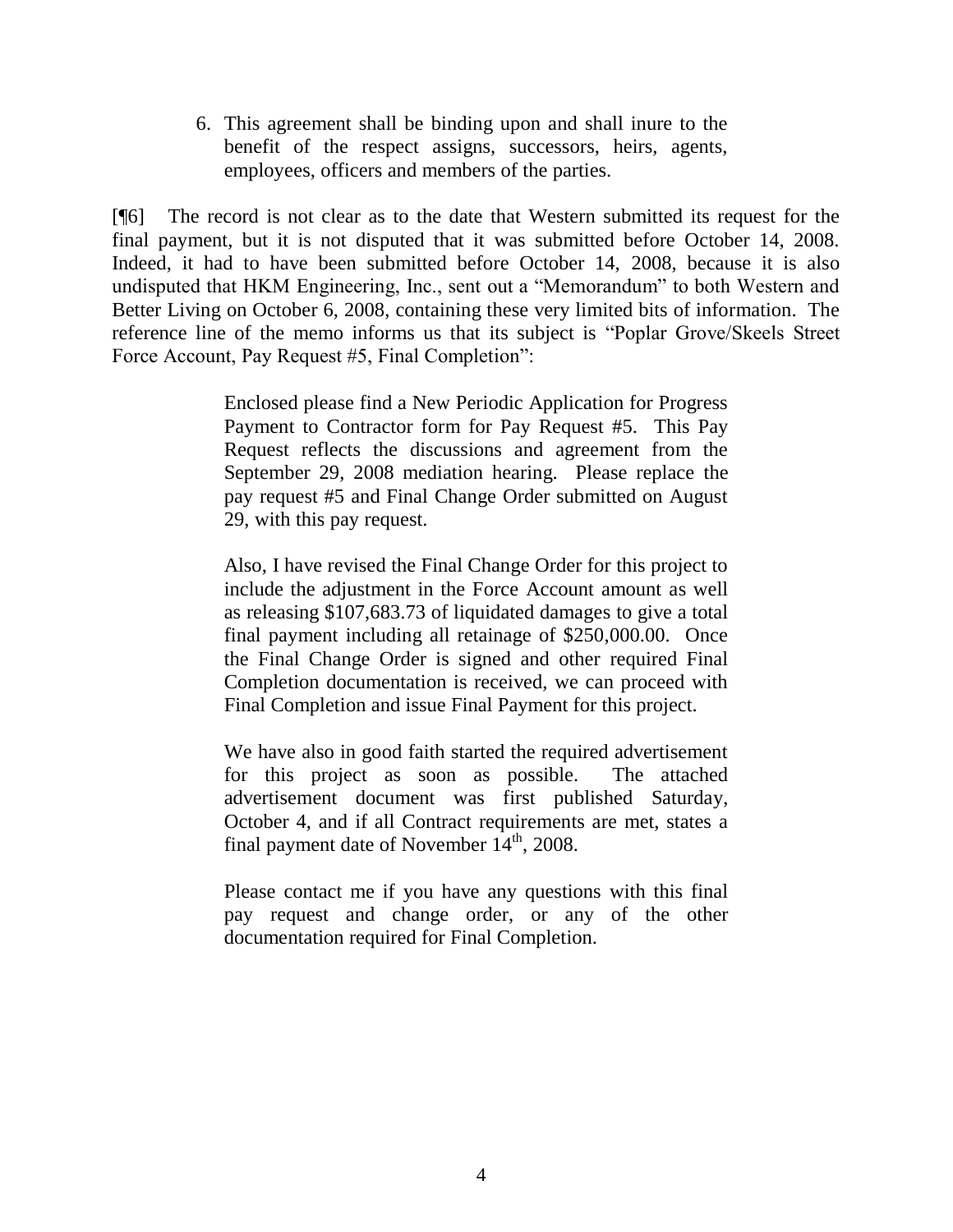# **Skeels Street/Poplar Grove Phase I Streets and Utilities Pay Estimate #5**

| Item                        | Cost        | Pay Request | Description                      |
|-----------------------------|-------------|-------------|----------------------------------|
|                             |             |             | Rock excavation needed           |
| <b>Rock Excavation</b>      | 447.32      | #2          | for Phase I sanitary sewer line. |
| Dry Utility Conduits at     |             |             | Conduits installed across        |
| entrance to subdivision     | \$6,520.00  | #4          | subdivision entrances.           |
|                             |             |             | Dry Utilities installed from     |
| Dry Utilities               | \$33,086.12 | #4          | 2-25-08 to 4-22-08.              |
|                             |             |             | Added after review of WMC        |
| Additional to Dry Utilities | \$4,120.84  | #5          | and HKM documentation.           |

### **Force Account Work through Pay Estimate #5**

| <b>Final Payment Reconciliation</b><br>Total Retainage withheld on this project<br>(includes retainage from PR#5 work) | \$138,607.51        |
|------------------------------------------------------------------------------------------------------------------------|---------------------|
| Work done on Pay Request #5 (minus                                                                                     | \$                  |
| retainage for PR #5 work)                                                                                              | 3,708.76            |
| <b>Liquidated Damages back to WMC</b>                                                                                  | <u>\$107,683.73</u> |
| Final payment Amount                                                                                                   | \$250,000.00        |
| Retainage previously released                                                                                          | \$54,999.32         |
| Full and final payment for PR#5                                                                                        | \$195,000.68        |

[¶7] The crux of the dispute at hand is the "Retainage previously released" item included in Pay Estimate #5. Western said that sum was encompassed in the mediation process and could not be deducted from the \$250,000.00 settlement amount. Better Living takes the opposite position. Western also contends that the materials in the record of this case describe "Retainage previously released" as "what had been paid prior to the mediation," and that that was not a matter discussed at the mediation. What is meant by "Force Account" work is not discussed other than to use those words. However, that phrase usually refers to change order work. See 2 *Bruner & O'Connor on Construction* § 6:84 (2010);*Wayne Knorr, Inc. v. Department of Transportation*, 973 A.2d 1061, 1066, fn.1 (Pa. Comm. 2009) also see pages 28-29 of the Standard General Conditions of the Construction Contract.

[¶8] On October 29, 2008, it is undisputed that Western sent this e-mail to Better Living: "Per the settlement agreement, if you will refer to Paragraph 1 and Paragraph 3,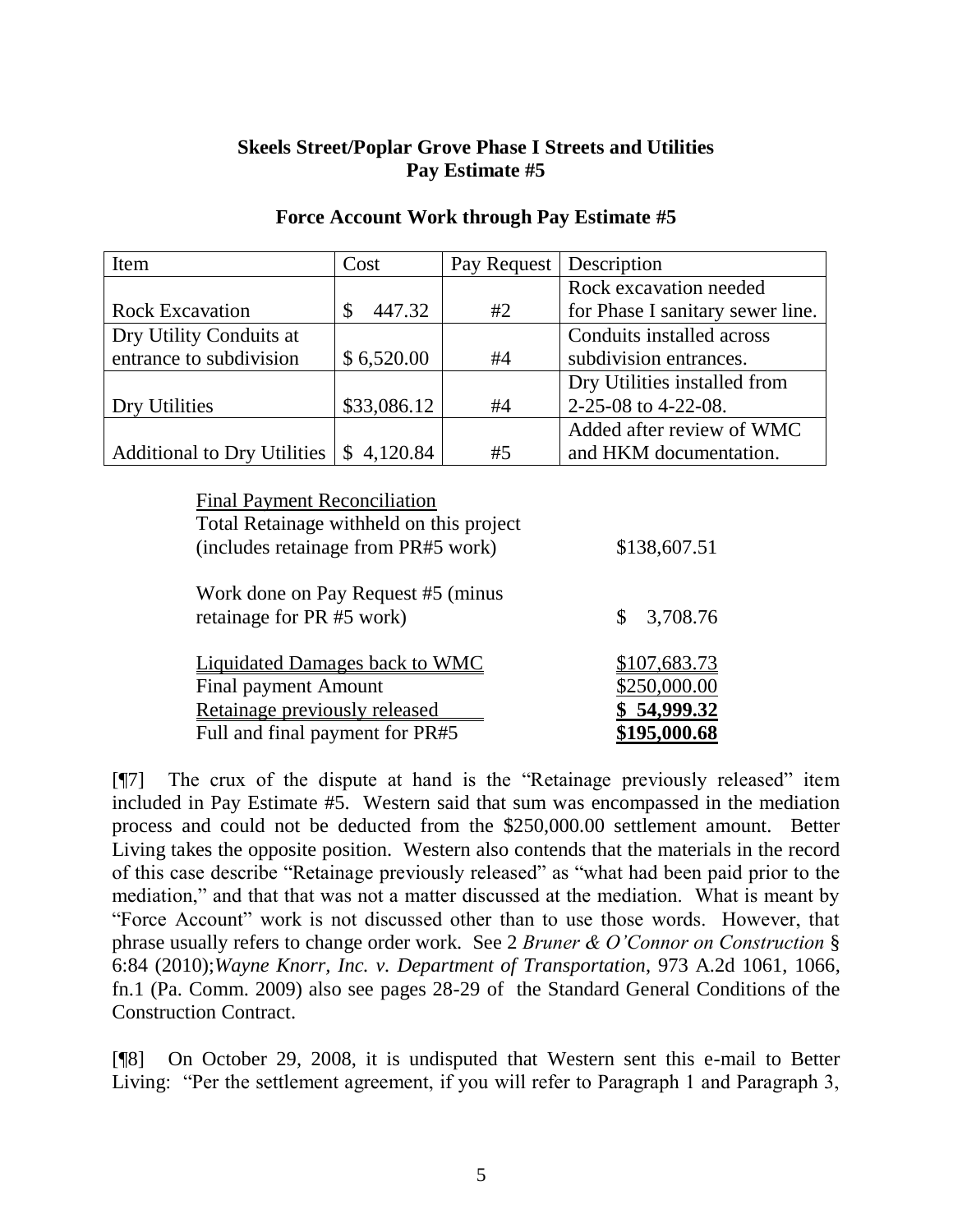the final settlement amount is \$250,000.00. If you do not agree with that we will have to go back to the attorneys and mediator for clarification…."

[¶9] If there were any further communications between the parties about this disagreement, they are not a matter of record. However, on December 3, 2008, Western filed a "Complaint for Declaratory Judgment" seeking to enforce the exact terms of the September 29, 2008 agreement, which is set out in detail above. On January 6, 2009, Better Living filed a motion to dismiss or in the alternative for summary judgment. Western then filed a response containing about the same contentions that we are called upon to address in this appeal. The district court opted to dismiss Western's complaint after noting that the parties agreed there were no genuine issues of material fact and that Better Living was entitled to judgment as a matter of law because Western had not complied with "the condition precedent prerequisite to a right to sue and is therefore barred from seeking judicial relief for their claim."

# **DISCUSSION**

# **Standard of Review**

[¶10] When we review a summary judgment, we have before us the same materials as did the district court, and we follow the same standards which applied to the proceedings below. The propriety of granting a motion for summary judgment depends upon the correctness of the district court's dual findings that there is no genuine issue of material fact and that the prevailing party is entitled to judgment as a matter of law. *Reed v. Miles Land and Livestock Co.*, 2001 WY 16, ¶ 9, 18 P.3d 1161, 1163 (Wyo. 2001). Moreover,

> Our primary focus in construing or interpreting a contract is to determine the parties' intent, and our initial inquiry centers on whether the language of the contract is clear and unambiguous. If the language of the contract is clear and unambiguous, then we secure the parties' intent from the words of the agreement as they are expressed within the four corners of the contract. *Wolter v. Equitable Resources Energy Company*, 979 P.2d 948, 951 (Wyo. 1999). Common sense and good faith are leading precepts of contract construction. *Polo Ranch Company v. City of Cheyenne*, 969 P.2d 132, 136 (Wyo. 1998). The interpretation and construction of contracts is a matter of law for the courts. *Mathis v. Wendling*, 962 P.2d 160, 163-64 (Wyo. 1998).

*Id*.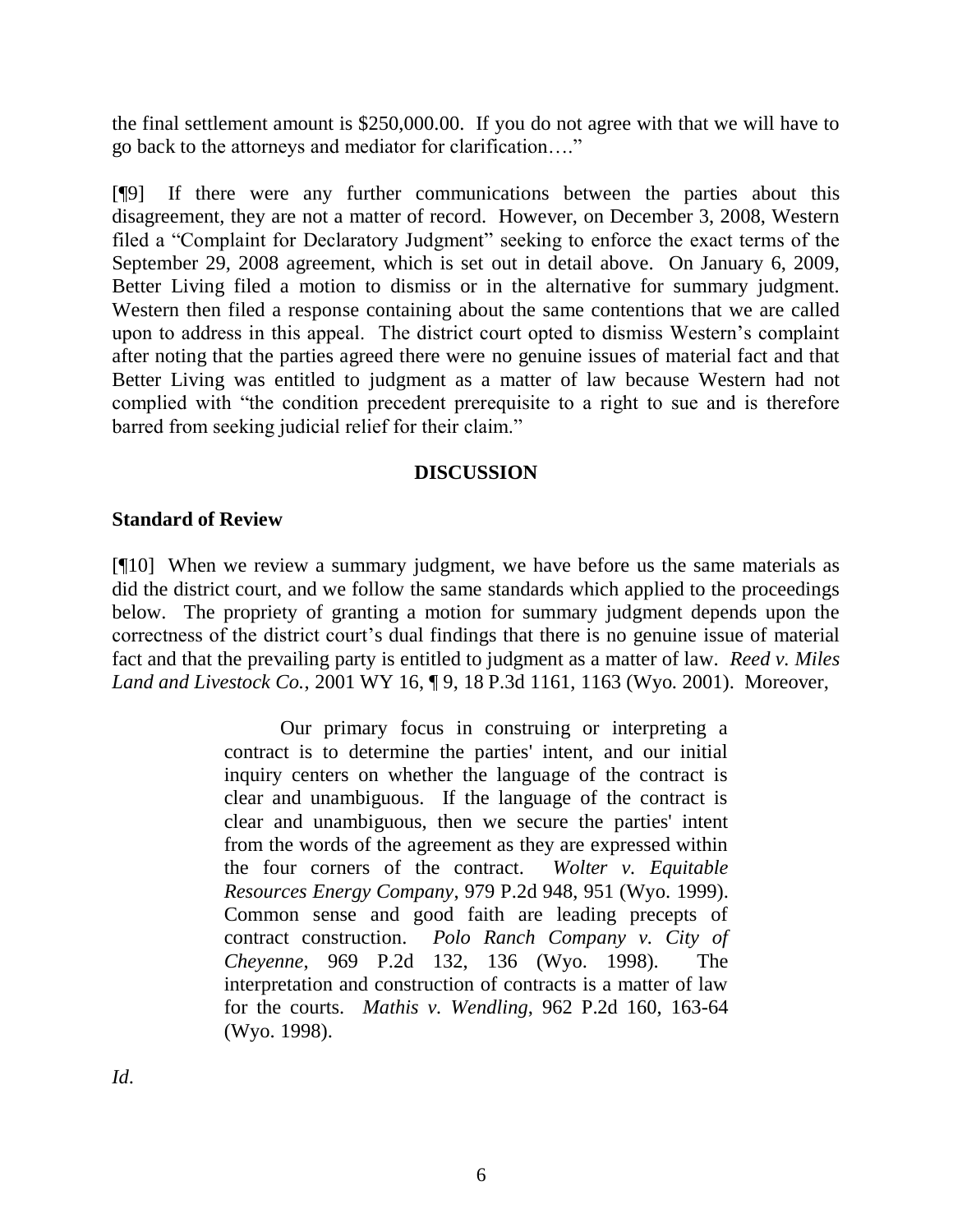[¶11] When we apply these principles to the contract dispute at hand, we conclude that the language of the settlement agreement is unambiguous and the language of the underlying "Standard Conditions of the Construction Contract" need not, and should not, be consulted in construing the language of the settlement agreement. Superimposing a requirement here that, if Western objected to receiving a payment for less than \$250,000.00, then it must make that claim in accordance with Article 10.05 of the construction contract defies the purpose and intent of the settlement agreement and it adds words to that agreement which have the effect of nullifying it. Our precedents guide us in resolving the scope of the instant settlement agreement:

> This Court has on several occasions addressed the theory of "compromise and settlement." In *Parsley v. Wyoming Automotive Co.*, 395 P.2d 291, 295 (Wyo. 1964), we described the general rule of compromise and settlement as being "that the settlement of a bona fide dispute or a doubtful or unliquidated claim, if made fairly and in good faith, is a sufficient consideration for a compromise based thereon." We have defined a compromise as " 'an agreement between two or more persons who, to avoid a lawsuit, amicably settle their differences on such terms as they can agree on.' " *Peters Grazing Ass'n v. Legerski*, 544 P.2d 449, 456 n. 3 (Wyo. 1975) (quoting 15A C.J.S. *Compromise and Settlement* § 1 at 170). A settlement agreement is a contract and, therefore, subject to the same legal principles that apply to any contract. *In re Estate of Maycock,* 2001 WY 103, ¶ 10, 33 P.3d 1114, 1117 (Wyo.2001); Matter *of Estate of McCormick*, 926 P.2d 360, 362 (Wyo. 1996). The elements are the same as the elements of any contract: offer, acceptance, and consideration, and establishment of the existence of these elements leads courts to conclude that mutual assent has occurred. *Matter of Estate of McCormick*, 926 P.2d at 362. A compromise and settlement agreement is, also like other contracts, subject to construction as a matter of law. *Ludvik v. James S. Jackson Co., Inc.*, 635 P.2d 1135, 1143 (Wyo. 1981).

*A contract made in settlement of claims is valid even if the claims settled are of doubtful worth....This means that this court will not look behind a settlement agreement to see who would have prevailed in a dispute out of which the settlement agreement arises. If the settlement agreement itself meets contractual requirements, it will be enforced.*